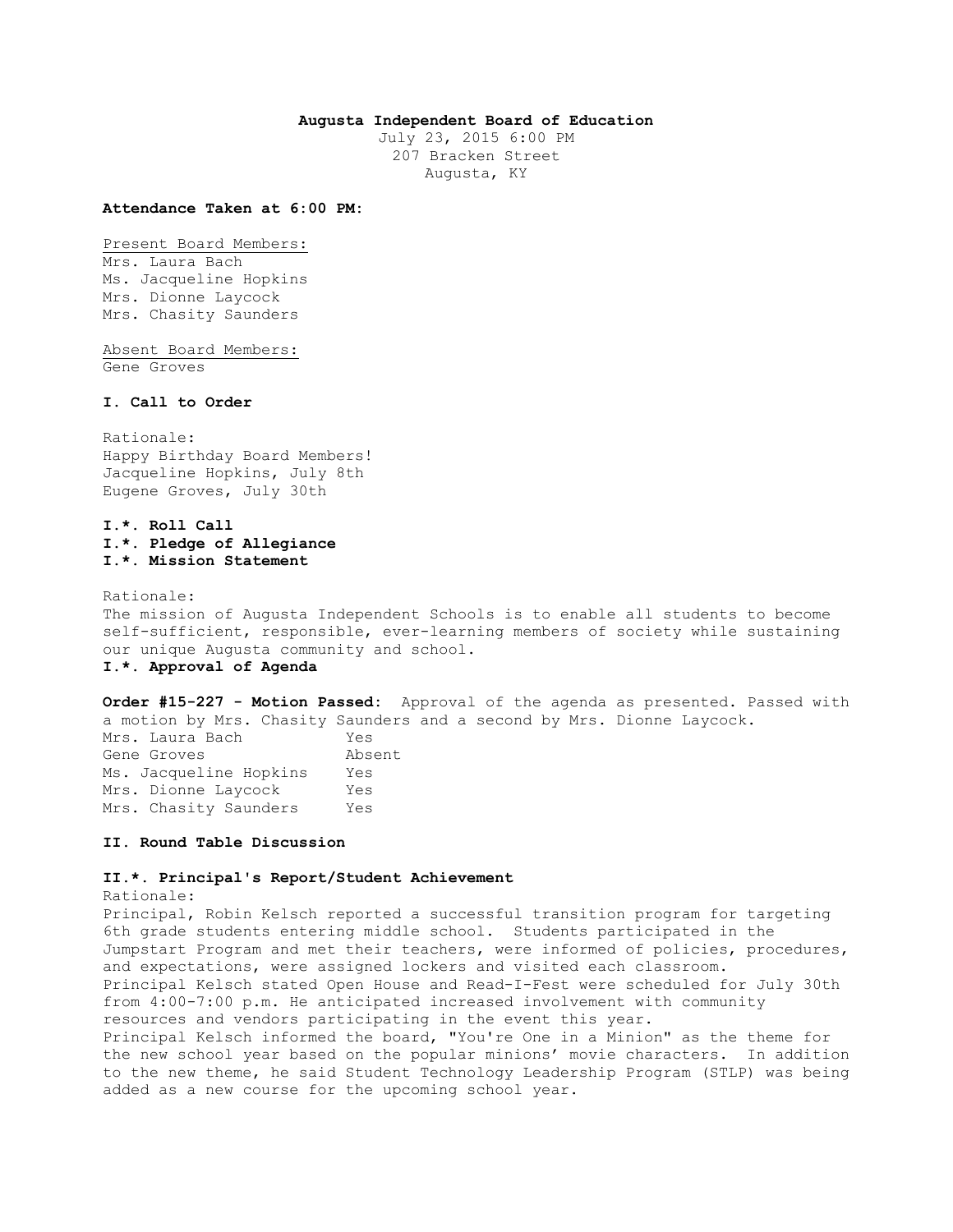## **II.\*. Budget**

#### Rationale:

Finance Officer, Tim Litteral reported revenue receipts through June totaled \$1,835,000. Nearly \$235,000 has been collected in general property taxes, over \$25,000 more than what was budgeted to be collected. The district has collected just over \$21,000 in PSC taxes this year, which is \$46,000 less than what was budgeted to collect. Motor vehicle taxes has generated over \$27,500 year-todate. Utility taxes have generated nearly \$138,600, on target with what was budgeted. Tuition payments have generated more than budgeted, having collected \$17,050. \$1,000 is left to be collected for 15-16 (\$500 of that has already been collected since July began.) SEEK revenue ended at approximately \$1,296,000, with a budgeted amount of 1,292,778. Expenditures through June were approximately \$1,814,000, which is \$97,000 less than last year. Receipts exceeded expenditures by approximately \$21,000 through June. The school budget has expended \$21,700 through June, with 68% of the budget having been used. Approximately \$10,000 remains in the school budget to be carried over to the next fiscal year, not accounting for outstanding expenses for the 2015 funding year. Maintenance expenses through June were \$294,000. However, this includes \$89,500 for both the playground equipment (which was mostly reimbursed) and payment towards the construction project (which will be reimbursed). \$107,400 has been spent on utilities and insurance. \$11,500 has been expended on general maintenance and custodial supplies, \$9,264 on equipment purchases and building repair, and \$7,800 on professional services. 88% of the maintenance budget has been utilized, not taking into account the playground/construction expenses. Through the end of June, transportation costs are at \$79,800, with 81% of the transportation budget being utilized. \$49,000 has been spent on salaries and benefits. Nearly \$12,000 has been expended on fuel year-to-date, with approximately \$12,000 being spent on repairs, parts, and bus maintenance. State and federal grants indicate Extended School Services Grant over-extended by approximately \$500. The FRYSC grant has approximately \$3,000 remaining at the end of 2015. The Gifted & Talented Grant has approximately \$1,700 remaining. The Safe Schools grant ended with approximately \$1,000 remaining. Federal grants are on target with regards to the budget. The Rural and Low Income Schools Grant has approximately \$2,700 unspent funds, which will help make up the difference in the 2016 funding, which decreased. Food service income through June was \$199,500. This year's receipts currently exceed 2014 by \$7,500. While local revenues are similar to last year, (+\$830), federal reimbursements from the NSLP are currently \$6,600 more than last year. Expenditures sit at \$183,800 year-to-date, which is \$6,100 less than through this period last year. The current food service balance is \$15,570. Superintendent McCane recommended a guidance counselor salary extra service stipend of \$6,000 starting this school year with an additional \$1,000 for the next four years. She stated there was a substantial gap compared to other administrative salaries in the district.

**Order #15-228 - Motion Passed:** Approve guidance counselor extra service stipend. Passed with a motion by Ms. Jacqueline Hopkins and a second by Mrs. Dionne Laycock. Mrs. Laura Bach Yes Gene Groves Absent Ms. Jacqueline Hopkins Yes Mrs. Dionne Laycock Yes Mrs. Chasity Saunders Yes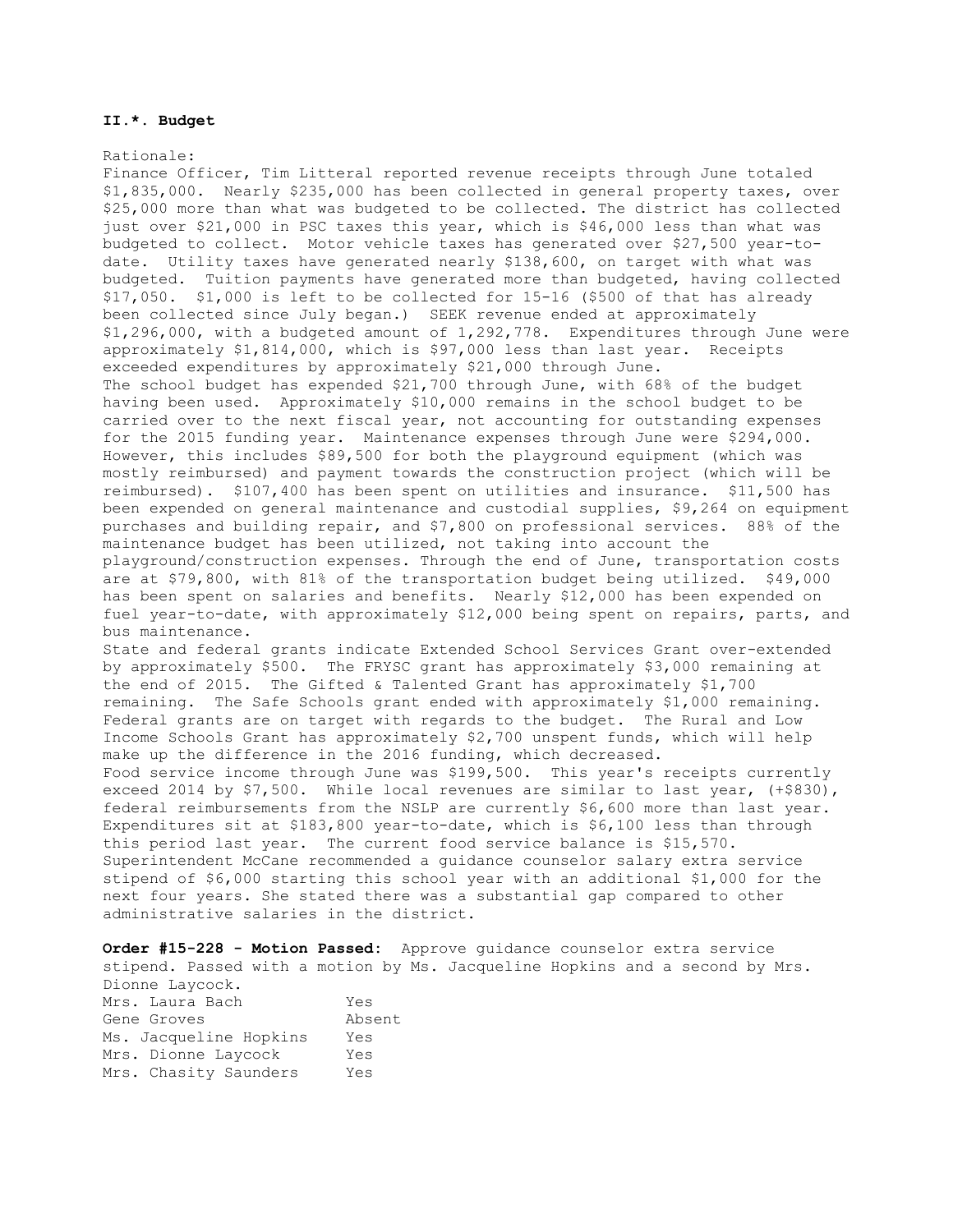# **II.\*. Technology Report**

### Rationale:

District Technology Coordinator, Tim Litteral updated the board on several technology initiatives in the district including a new switch needed for Internet access at the district office, continued completion of the wireless upgrades to infrastructure in the school which will include guest access to WIFI in the gym and fitness center, addition of three new copiers and three new document cameras purchased by the Alumni Association.

## **II.\*. Facilities Update**

### Rationale:

The Energy Management Report May billing period indicated an increase in total energy consumption of 3,233 kBTU, which created an increase in energy cost of \$168. Through May-YTD, the district has used 21,127 (\$1,901) fewer kilowatthours (kWhs), but 1,711 (\$1,625) more CCF (hundreds of cubic feet) of natural gas, as compared to our 3-year (FY2010-FY2012) baseline averages. Therefore, May-YTD, the district has saved approximately \$276 (\$1,901 - \$1,625) in total energy dollars. Attached is a copy of the weather data for Bracken County. The unusual colder months of November and February played a major role in our increase in natural gas consumption this year.

Monthly Maintenance:

- Waxing Floors, cleaning, and painting for opening of school
- Greg Taylor repaired water line bust (R.J. Construction responsible for expense)
- New air conditioner and heater installed in the Family Consumer Science classroom
- Boys' lockers installed in the locker room and wall constructed to separate from restroom area

Superintendent McCane reported the gymnasium floor would not be waxed until after the new gym lights were installed with expected completion of the lights the first part of August. She stated the contract for bid package two was signed July 20th and the library and boiler room roof replacements are expected to begin within two weeks. The windows are being fabricated with expected installation around October 1st.

## **II.\*. Approve Construction Change Order Proposed by R.J. Construction.**

Rationale: The construction change orders were presented to the board by architect, Craig Aossey. 1. After exploration, it was discovered that the metal trim at the front entry and clock tower is deteriorated beyond repair. R J Construction has provided a proposal to remove existing metal trim, repair wood, fascia, rafters, ceiling joist, roof on dormers, spindle handrail, and repair clock with plywood face and paint. This is reasonable for the work, stated Mr. Aossey and recommended the board accept the proposal. Add \$68,683.00 2. Because of the long lead-time for fabrication (approximately 20 weeks from the shop drawing phase) of the metal materials, a "temporary fix" will be needed to keep the birds out of the clock tower until the permanent materials arrive.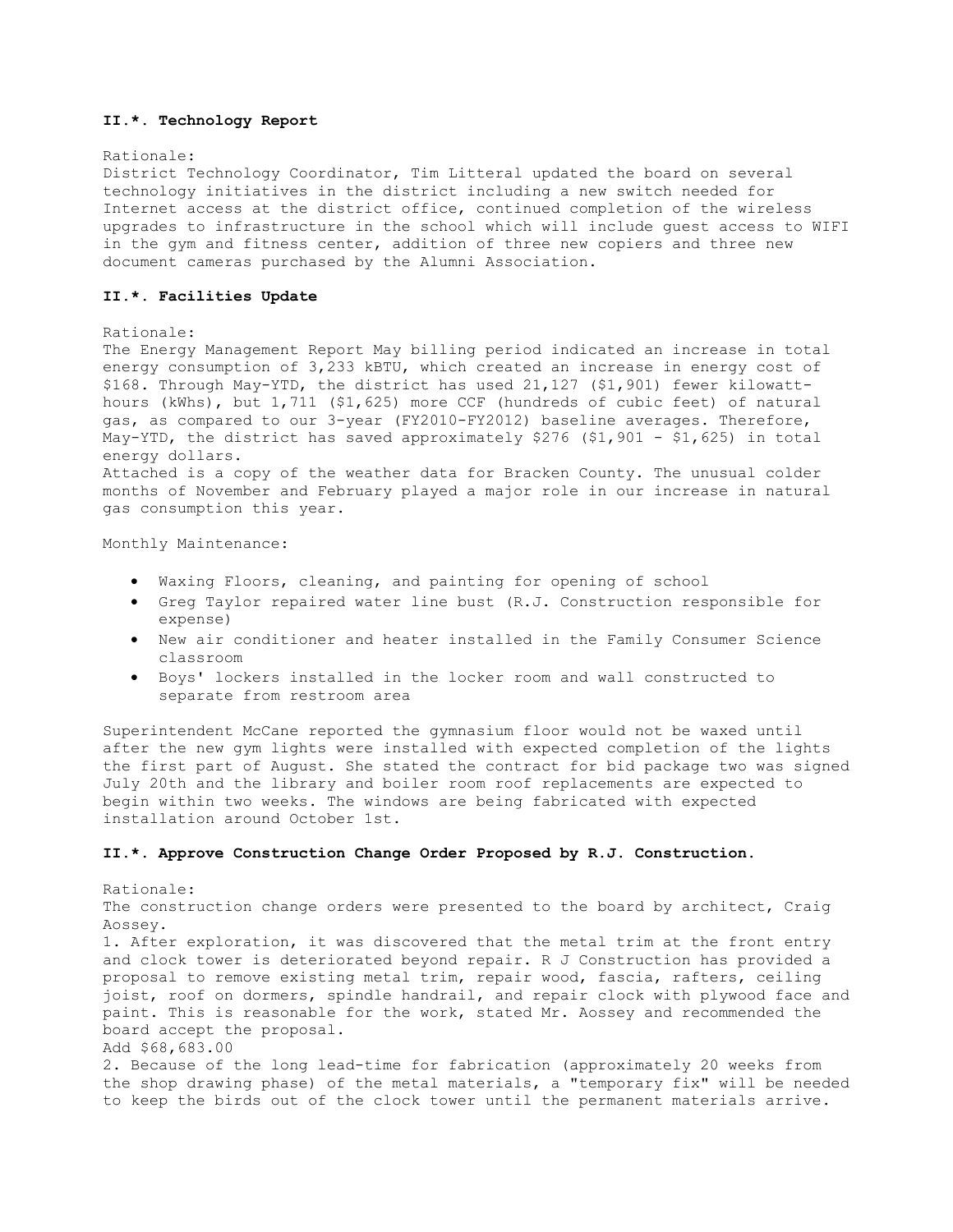Mr. Aossey stated the cost for the "temporary fix" was reasonable and recommended the board accept the proposal. Add \$ 2,160.14

**Order #15-229 - Motion Passed:** Approve R.J. Construction change order proposals to replace the deteriorated metal trim at the front entry and clock tower, to install a temporary fix to keep birds out of clock tower, to issue a Construction Change Directive/Change Order so the work can continue in a timely manner, and to pay for this from contingency funds. Passed with a motion by Mrs. Dionne Laycock and a second by Mrs. Chasity Saunders. Mrs. Laura Bach Yes Gene Groves **Absent** Ms. Jacqueline Hopkins Yes Mrs. Dionne Laycock Yes

#### **II.\*. Fitness Center Guidelines**

Mrs. Chasity Saunders Yes

Rationale: The board discussed current fitness center guidelines for in and out of district residents. The board directed Superintendent McCane to revise the Fitness Center Guidelines to include, "No personal training would be permitted for out of district athletes using A.I.S.D. facilities." The attached guidelines are older and do not reflect changes made to the guidelines the past couple of years.

#### **II.\*. First Reading of Board Policies 2015**

**Order #15-230 - Motion Passed:** Passed with a motion by Ms. Jacqueline Hopkins and a second by Mrs. Chasity Saunders.

Mrs. Laura Bach Yes Gene Groves Absent Ms. Jacqueline Hopkins Yes Mrs. Dionne Laycock Yes Mrs. Chasity Saunders Yes

# **III. Communications III.\*. Superintendent's Report**

#### Rationale:

Superintendent McCane informed the board the district was awarded a Toshiba Eco-Friendly Copier Grant for an \$18,000 copy machine and a Freestore Backpack Feeding Program Grant to provide weekend healthy snacks and meals to a minimum of 24 students in preschool through 5th grades. She stated the grant was for three years and will be well served by students and families of A.I.S.D. Additionally, the district intends to apply for a 21st Century Learning Grant and the Augusta Independent Educational Foundation, Inc. was in the final stages of application preparation before submission to the IRS for tax-exempt approval. Superintendent McCane reported the 2014-2015 overall attendance percentage was 94.66% and current enrollment was K-12: 265 and P-12: 272. She stated enrollment was down and something the district will continue to watch closely because funding hinges on enrollment.

Superintendent McCane suggested the board revisit the district mission because of significant changes in the educational system had taken place since the mission statement was developed. She pointed out the importance of faculty and staff understanding and buy in of the mission and most of them were not employed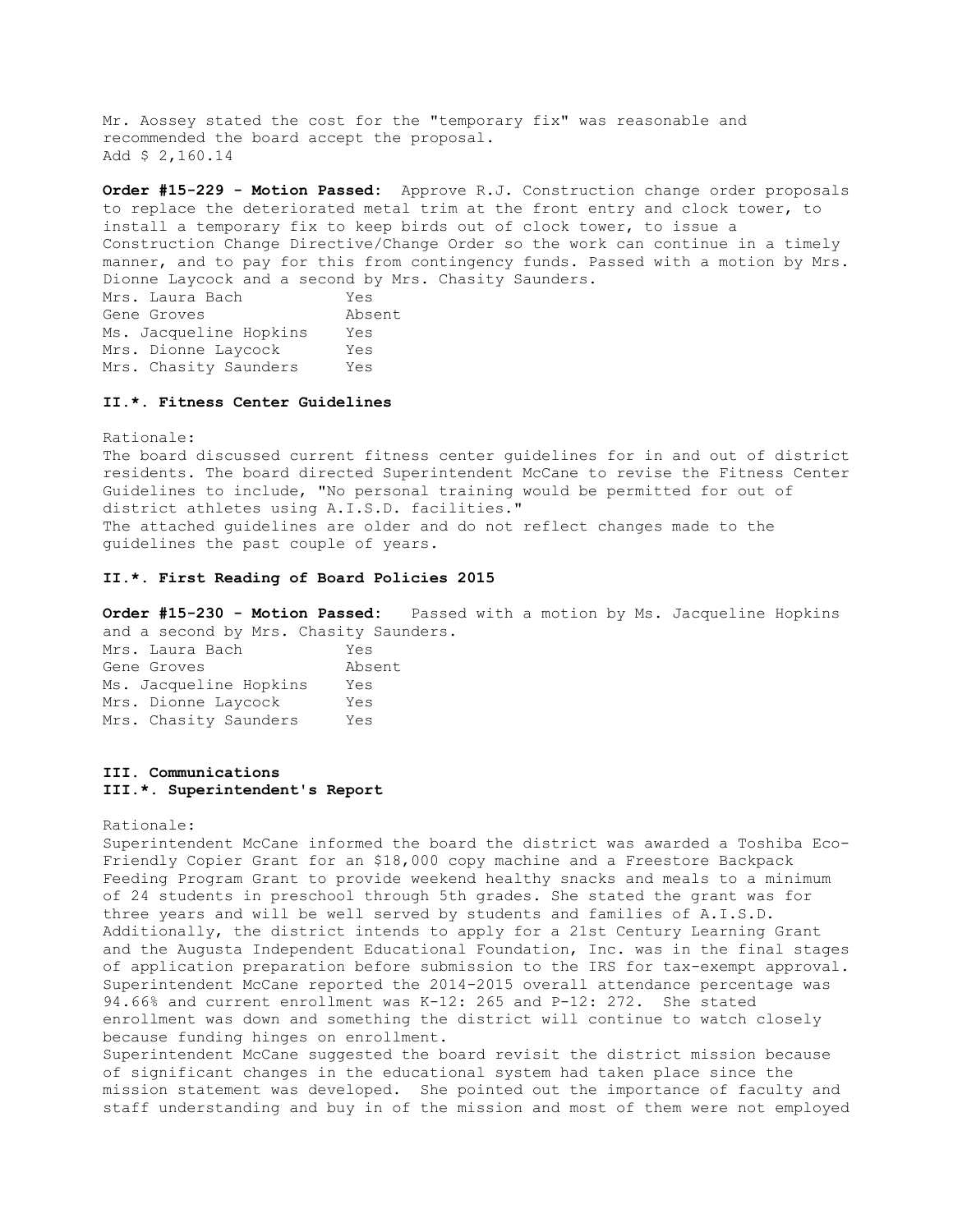when the first mission statement was developed. She also recommended the board add a vision statement and differentiate the mission and vision for all stakeholders. A committee will be established to develop a mission and vision statement for the district.

**III.\*. Citizens III.\*. Board Members** 

# **IV. Business and Consent**

**Order #15-231 - Motion Passed:** Approval of the Business and Consent items as presented passed with a motion by Ms. Jacqueline Hopkins and a second by Mrs. Dionne Laycock. Mrs. Laura Bach Yes Gene Groves **Absent** Ms. Jacqueline Hopkins Yes Mrs. Dionne Laycock Yes Mrs. Chasity Saunders Yes

# **IV.\*. Approve Previous Meeting Minutes IV.\*. Approve Emergency Certifications**

Rationale: Consumer Science Middle School Language Arts

**IV.\*. Approve 2015-2016 Fundraisers IV.\*. Approve Bond of Depository for FY 2016 IV.\*. Approve Bills IV.\*. Approve Treasurer's Report** 

# **V. Personnel**

Rationale: Resignation: Erin Neal: Middle School English Hire: Scott Thacker: Middle School Math

#### **VI. Adjournment**

Rationale: July 30th: Opening Day for Faculty & Staff July 30th: Open House & Read-I-Fest 4-7 p.m. August 13th: Board Meeting 6 p.m. August 14th: Gracie Playground Memorial Dedication 2 p.m. August 18th: Fall Picture Day